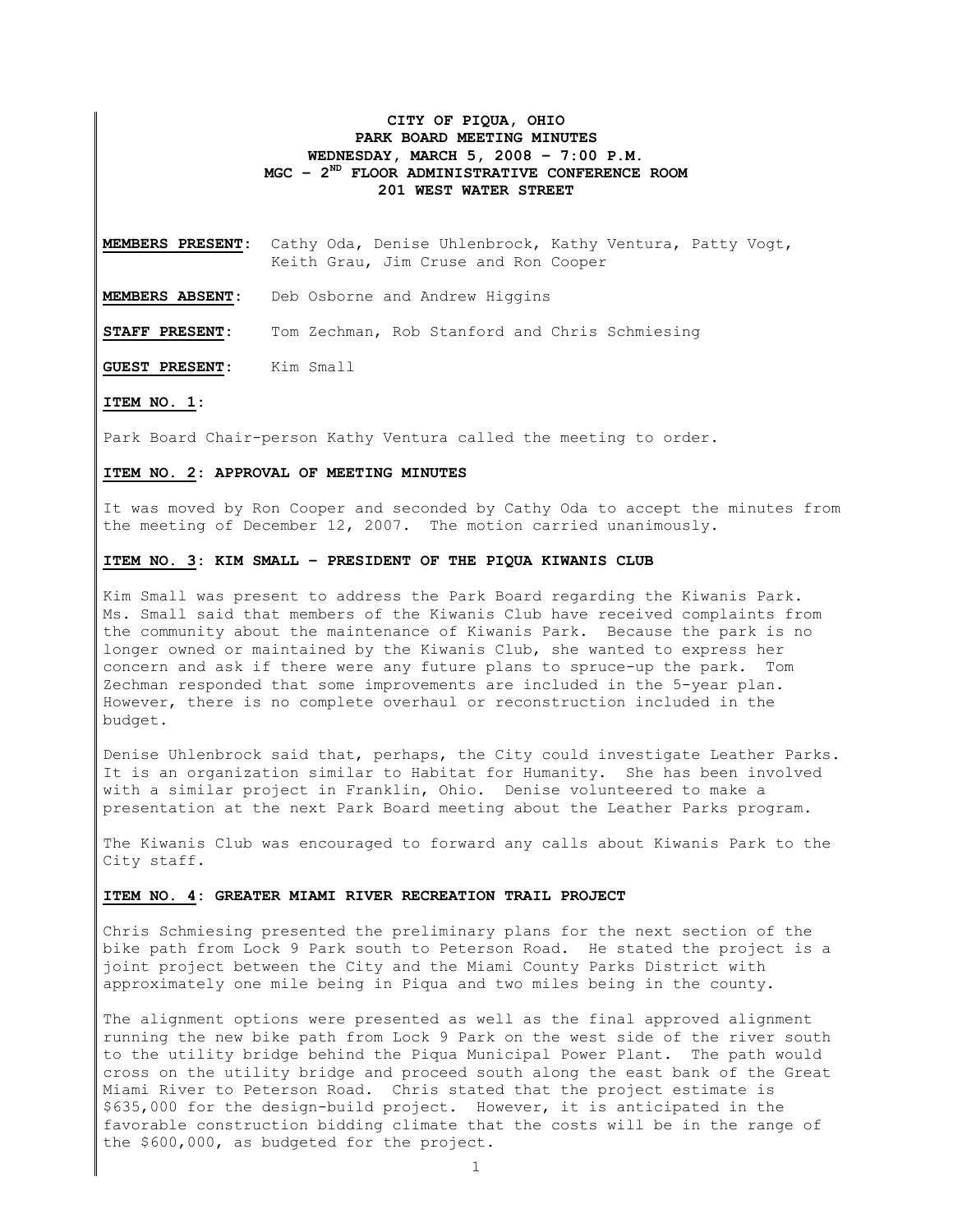After board discussion Ron Cooper made a motion that the board endorse the proposed plan and the alignment as presented by Mr. Schmiesing. Kathy Oda seconded the motion and the motion passed unanimously.

#### ITEM NO. 5: PROPOSED FACILITY RENTAL FEE SCHEDULE

Tom Zechman presented a proposed schedule for increasing fees for all facilities rented by the Piqua parks system. Attached is a copy of the proposal. Park Board members indicated that they could not support such drastic fee increases. Comments included:

- The increases are too high
- Graduate the increases over a 3-5 year period
- The Hollow house should be increased because of the \$14,000 improvements made by the City last year and, also, because of the \$225 monthly rent currently.
- One park board member suggested all the fees be raised now instead of an annual increase.

Tom Zechman said he would prepare a revised proposed fee schedule to be sent to Park Board members in advance of the next meeting and to be discussed as an action item at the next meeting of the Park Board.

#### ITEM NO. 6: PROPOSED POOL FEE SCHEDULE

Tom Zechman presented the propose increases to the fees charged at the Piqua Municipal Swimming Pool. Most of the fees were in the 7-8 percent range with the only major exception being swimming lessons and pool rentals.

After some discussion, Ron Cooper made a motion to recommend to the City Commission that the proposed fee schedule be adopted. The motion died for lack of a second. After further discussion the fee schedule was amended with pool rentals costing \$200 for groups up to 100 and \$300 for groups in excess of 100. Following the discussion, Ron Cooper made a motion and Cathy Oda seconded that that fees be recommended to the City Commission as amended. The motion carried unanimously.

#### ITEM NO. 7: MILESTONE DATES

Milestone dates for the Piqua Municipal pool were proposed including opening on Memorial Day weekend and closing when the Piqua City Schools return to session in the fall.

#### ITEM NO. 8: RECREATION COORDINATOR'S POOL ADVISORY COMMITTEE

The board discussed some components of such a committee. Some of the comments included:

- Include Park Board members
- Include swimmers
- It is an opportunity for feedback to the pool staff
- It is an opportunity to share ideas
- The purpose is to provide communication for insuring the best pool management possible for the summer

Rob Stanford said he would draft a policy and procedures document to be considered by the Park Board at its next meeting.